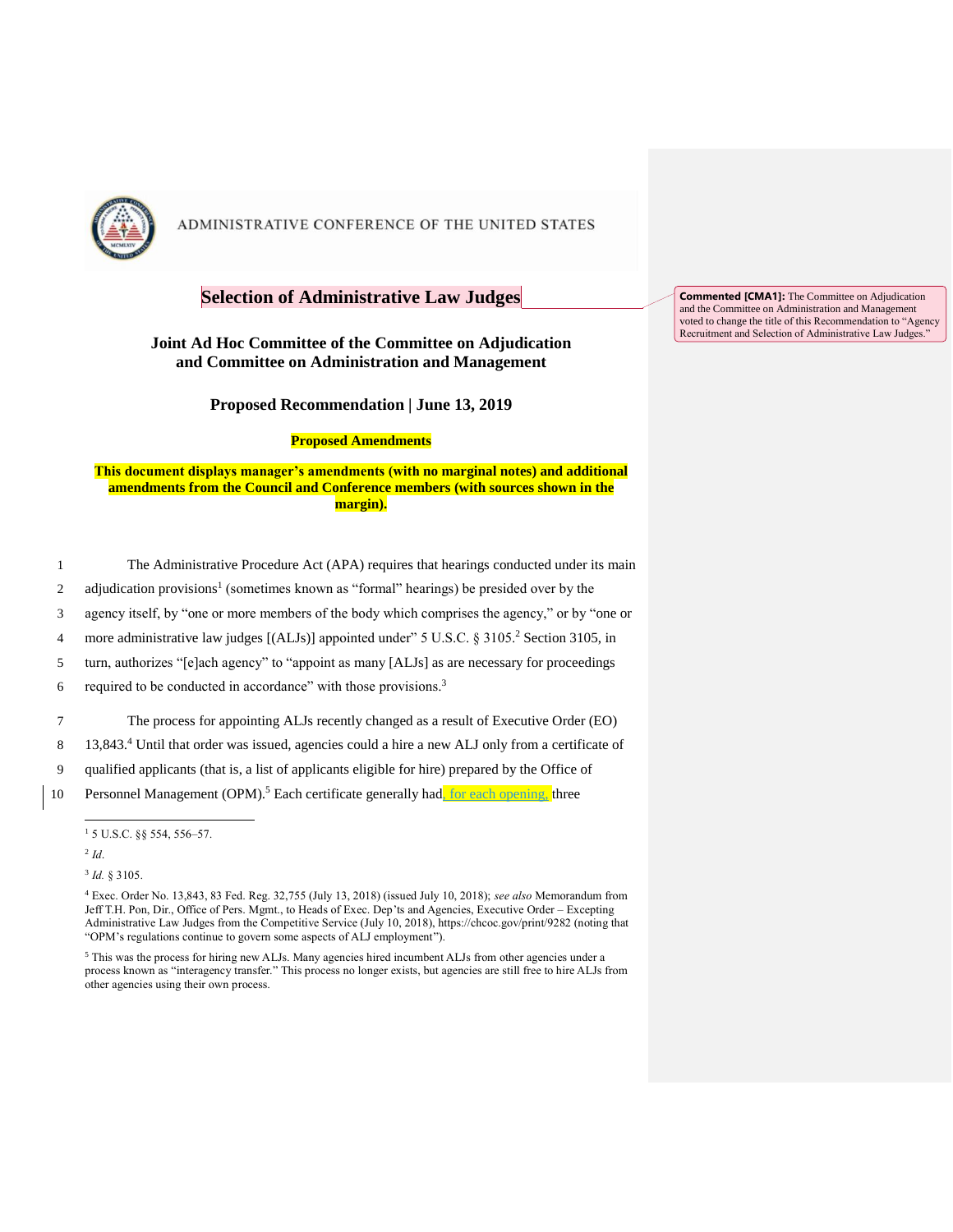

11 applicants selected from a much larger register of applicants OPM deemed "qualified." The "list 12 of three," as it was known, consisted of the three highest-scoring applicants based upon, among 13 other things, an OPM-administered and -developed examination and panel interview process, as well as veterans' status.<sup>6</sup> 14

15 Under EO 13,843, newly appointed ALJs were removed from the are no longer in the **16** "competitive service," and were instead placed but instead are in what is known as the "excepted" 17 service."<sup>7</sup> As a result, agencies now hire new ALJs directly—that is, without OPM's 18 involvement—generally using whatever selection criteria and procedures they deem appropriate. 19 EO 13,843 was premised on two primary bases. The first was the need to "mitigate" the concern that, after the Supreme Court's 2018 decision in *Lucia v. Securities and Exchange Commission*, 8 20 21 the OPM-administered process might unduly circumscribe an agency head's discretionary hiring 22 authority under the Constitution's Appointments Clause.<sup>9</sup> Lucia held that the Securities and 23 Exchange Commission's (SEC) ALJs were officers under the Appointments Clause, with the 24 result being that—assuming that the SEC's ALJs are inferior rather than principal officers<sup>10</sup>— 25 they must be appointed directly by the Commission itself as the head of a department rather than, 26 as was being done, by SEC staff.<sup>11</sup> The second basis was the need to give "agencies greater

27 ability and discretion to assess critical qualities in ALJ candidates . . . and [such candidates']

28 ability to meet the particular needs of the agency."<sup>12</sup>

<sup>8</sup> 138 S. Ct. 2044 (2018).

 $\overline{a}$ 

<sup>6</sup> *See* Admin. Conf. of the U.S., Recommendation 1992-7, *The Federal Administrative Judiciary* 5, 57 Fed. Reg. 61,759, 61761 (Dec. 29, 1992). Qualified veterans received extra points that "had an extremely large impact, given the small range in unadjusted scores." *Id.* As the Administrative Conference noted in 1992, "application of the veterans' preference has almost always been determinative in the ALJ selection system." *Id.* 

<sup>&</sup>lt;sup>7</sup> "[T]he 'excepted service' consists of those civil service positions which are not in the competitive service or the Senior Executive Service." 5 U.S.C. § 2103.

<sup>9</sup> *See* Exec. Order No. 13,843, § 1, 83 Fed. Reg. at 32,755.

<sup>&</sup>lt;sup>10</sup> The *Lucia* majority expressly refrained from deciding whether the SEC's ALJs are principal or inferior officers, but did note that "[b]oth the Government and Lucia view the SEC's ALJs as inferior officers and acknowledge that the Commission, as a head of department, can constitutionally appoint them." *Lucia*, 138 S. Ct. at 2051 n.3.

<sup>&</sup>lt;sup>11</sup> See id. This Recommendation takes no position on constitutional questions.

<sup>12</sup> Exec. Order No. 13,843, § 1, 83 Fed. Reg. at 32,755.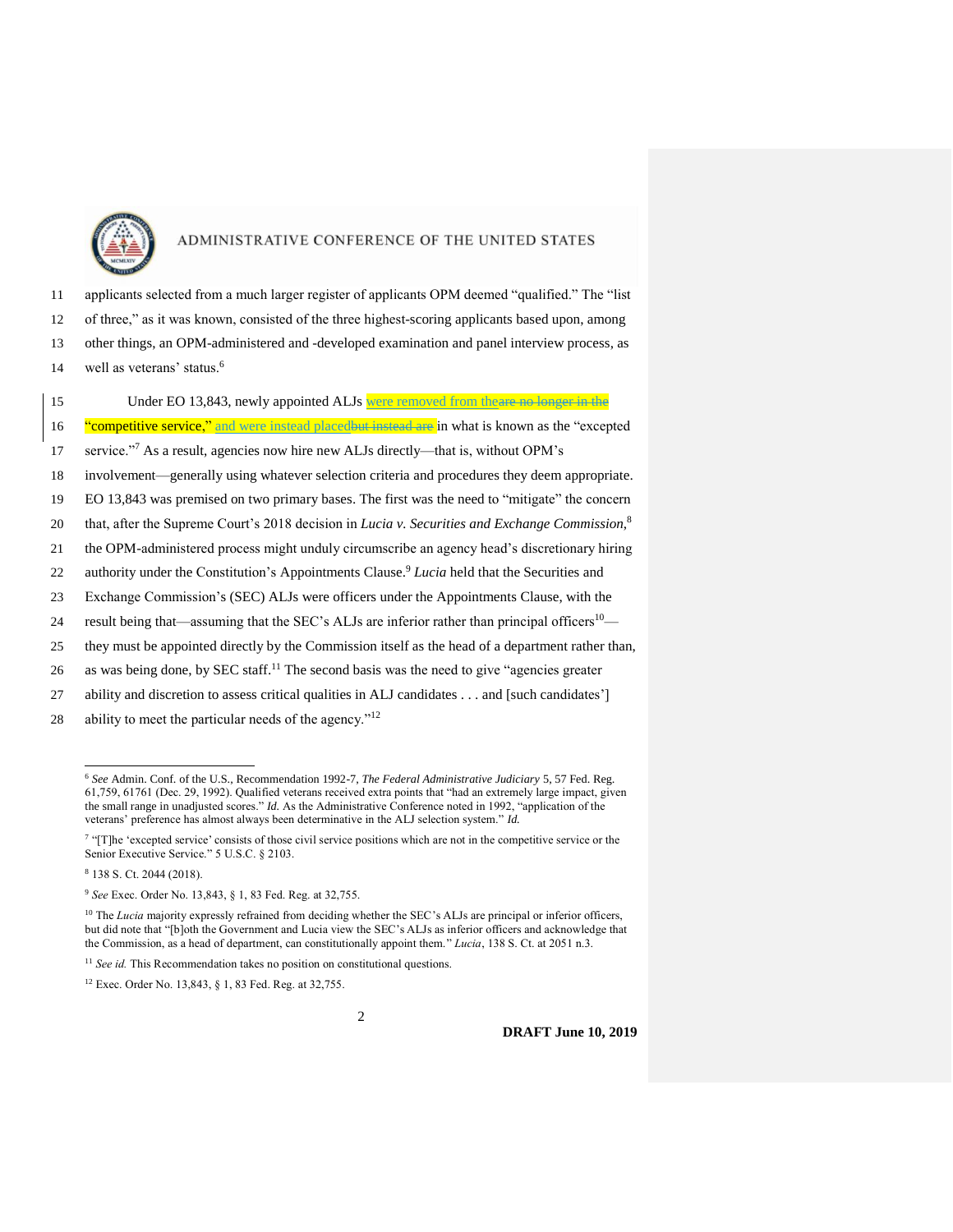

| 29 | EO 13,843 requires only that ALJs be licensed attorneys. In addition, it identifies                |
|----|----------------------------------------------------------------------------------------------------|
| 30 | desirable qualities for ALJs, such as appropriate temperament, legal acumen, impartiality, and     |
| 31 | the ability to communicate their decisions, explicitly leaving it, however, to each agency to      |
| 32 | determine its own selection criteria. This Recommendation does not address the substantive         |
| 33 | hiring criteria that agencies should employ in selecting among ALJ candidates, though it does      |
| 34 | recommend that agencies publish the minimum qualifications and selection criteria for their ALJ    |
| 35 | positions. The selection criteria that an agency adopts might include, for example, litigation     |
| 36 | experience, experience as an adjudicator, experience in dispute resolution, experience with the    |
| 37 | subject-matter that comprises the agency's caseload, specialized technical skills, experience with |
| 38 | case management systems, demonstrated legal research and legal writing skills, a dedicated work    |
| 39 | ethic, and strong leadership and communications skills. <sup>13</sup>                              |
| 40 | Each agency must decide not only which selection criteria will apply, but also which               |
|    |                                                                                                    |
| 41 | are will be mandatory and which are only desirable or preferred. Of course, agencies must also     |
| 42 | ensure compliance with generally applicable legal requirements, including those relating to equal  |
| 43 | employment opportunity such as are embodied in Executive Order 13,583 regarding                    |

44 government-wide initiatives to promote diversity and inclusion in the federal workforce<sup>14</sup> and

45 veterans' preference.<sup>15</sup>

 Because the EO allows each agency to design its own selection procedures, each agency must now decide which of its officials will be involved in the selection process, how the process will be structured, how vacancies will be announced and otherwise communicated to potential 49 applicants, and whether the agency will require *reguively* writing samples or use some other

50 evaluation method.

 $\overline{a}$ 

**Commented [CMA2]:** Proposed Amendment from Public Member Renee M. Landers

**DRAFT June 10, 2019**

<sup>13</sup> *See generally* Jack M. Beermann and Jennifer L. Mascott, Federal Agency ALJ Hiring After *Lucia* and Executive Order 13843 (May 29, 2019) (report to the Admin. Conf. of the U.S.), https://www.acus.gov/report/final-researchreport-federal-agency-alj-hiring-after-lucia-and-eo-13843. This report is based in part upon interviews with officials at a number of agencies, including those employing the vast majority of ALJs.

<sup>14</sup> Exec. Order No. 13,583, 76 Fed. Reg. 52,847 (Aug. 18, 2011).

<sup>&</sup>lt;sup>15</sup> The Executive Order provides that "each agency shall follow the principle of veteran preference as far as administratively feasible." Exec. Order No. 13,843, § 3, 83 Fed. Reg. at 32,755.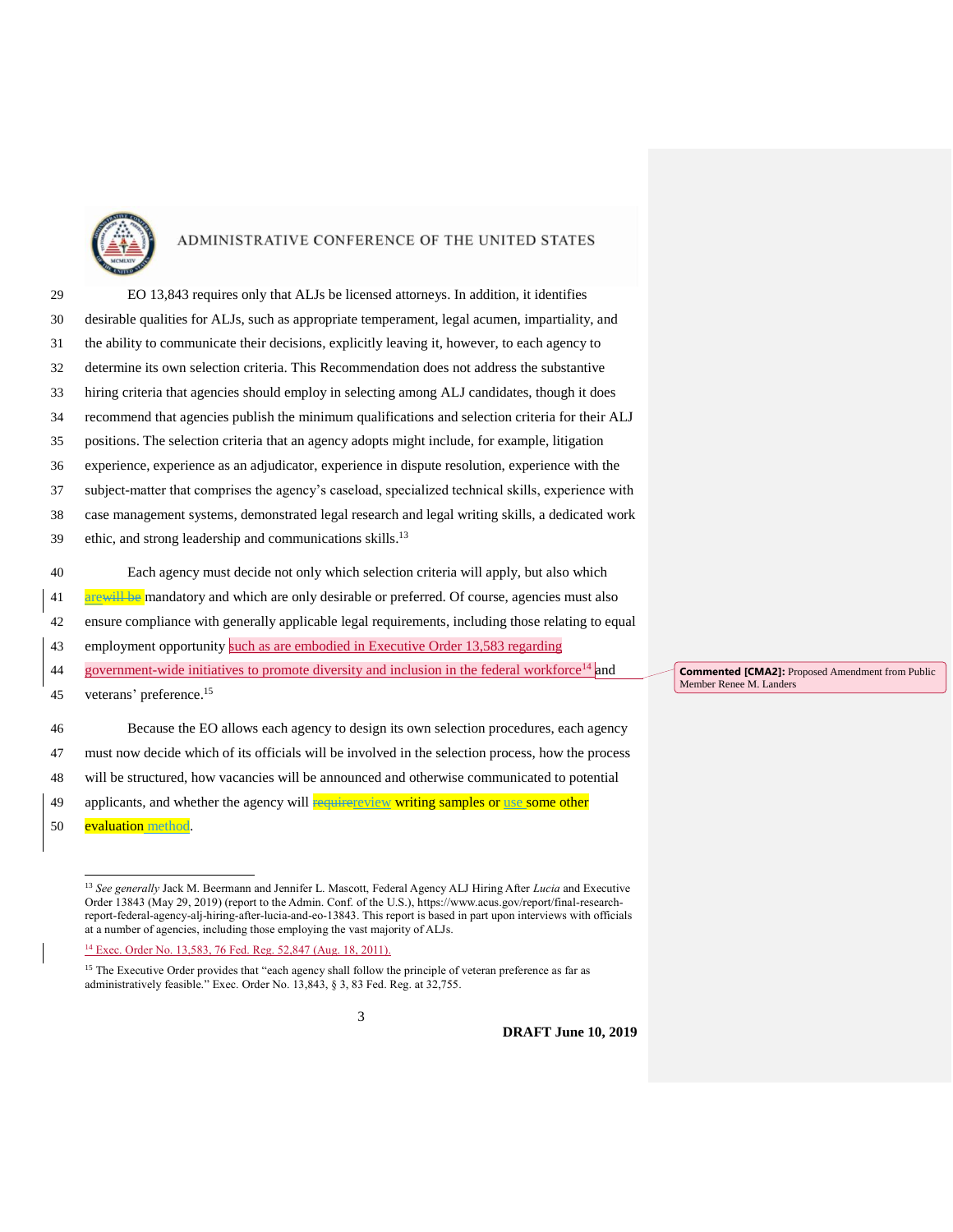

 $\overline{a}$ 

## ADMINISTRATIVE CONFERENCE OF THE UNITED STATES

 This Recommendation is built upon the view that there is no "one-size-fits-all" procedure for appointing ALJs and is designed to assist agencies that are in the initial stages of thinking through new procedures for appointing ALJs under the  $EO^{16}$  Each agency will have to construct a system that is best suited to its particular needs. Doing so will require consideration of, among other things, the nature of its proceedings, the size of the agency's caseload, and the substance of the relevant statutes and the procedural rules involved in an agency's proceedings.

#### **RECOMMENDATION**

| 57 | 1. To ensure the widest possible awareness of their Administrative Law Judge (ALJ)         |                |
|----|--------------------------------------------------------------------------------------------|----------------|
| 58 | vacancies and an optimal and broad pool of applicants, agencies should announce their      | Co             |
| 59 | ALJ-vacancies on the Office of Personnel Management's-website USAJOBS (currently           |                |
| 60 | operated by the Office of Personnel Management), their own websites, and/or other          | Co             |
| 61 | websites that might reach a diverse range of potential ALJ applicants. Agencies that       | Fel<br>Co      |
| 62 | desire or require subject-matter, adjudicative, or litigation experience should also reach | M <sub>6</sub> |
| 63 | out to lawyers who practice in the field or those with prior experience as an adjudicator, |                |
| 64 | as well as the relevant bar associations. Each agency should keep the application period   | Co             |
| 65 | open for a sufficient reasonable period of time to achieve an optimal and broad pool of    | Fel<br>Co      |
| 66 | applicants.                                                                                |                |
| 67 | 2. Agencies should formulate and publish minimum qualifications and selection criteria for |                |
| 68 | ALJ hiring. Those qualifications and criteria should include the factors specified in      |                |
| 69 | Executive Order 13,843 and the qualifications the agency deems important for service as    |                |
| 70 | an ALJ in the particular agency. The notice should distinguish between mandatory and       |                |
| 71 | desirable criteria. When constructing guidelines and processes for the hiring              |                |
| 72 | dful of the importance of the appearance                                                   |                |
| 73 | dependence and neutrality of ALJs.                                                         | Co             |
|    |                                                                                            |                |

**Commented [CA3]:** Proposed Council Amendment #1

**mmented [CMA4]:** Proposed Amendment from Senior Fellow Alan B. Morrison #1 **mmented [CMA5]:** Proposed Amendment from Public ember Renee M. Landers

**Commented [CMA6]:** Proposed Amendment from Senior Fellow Alan B. Morrison #2 **Immented [CA7]:** Proposed Council Amendment #1

**Commented [CA8]:** Proposed Council Amendment #2

4

**DRAFT June 10, 2019**

<sup>16</sup> Some agencies have already publicly disseminated guidance. *See, e.g.*, Secretary's Order 07-2018, Procedures for Appointments of Administrative Law Judges for the Department of Labor, 83 Fed. Reg. 44,307 (Aug. 30, 2018); U.S. DEP'T OF HEALTH & HUMAN SERV.'S, ADMINISTRATIVE LAW JUDGE APPOINTMENT PROCESS UNDER THE EXCEPTED SERVICE (Nov. 29, 2018), https://www.hhs.gov/sites/default/files/alj-appointment-process.pdf.